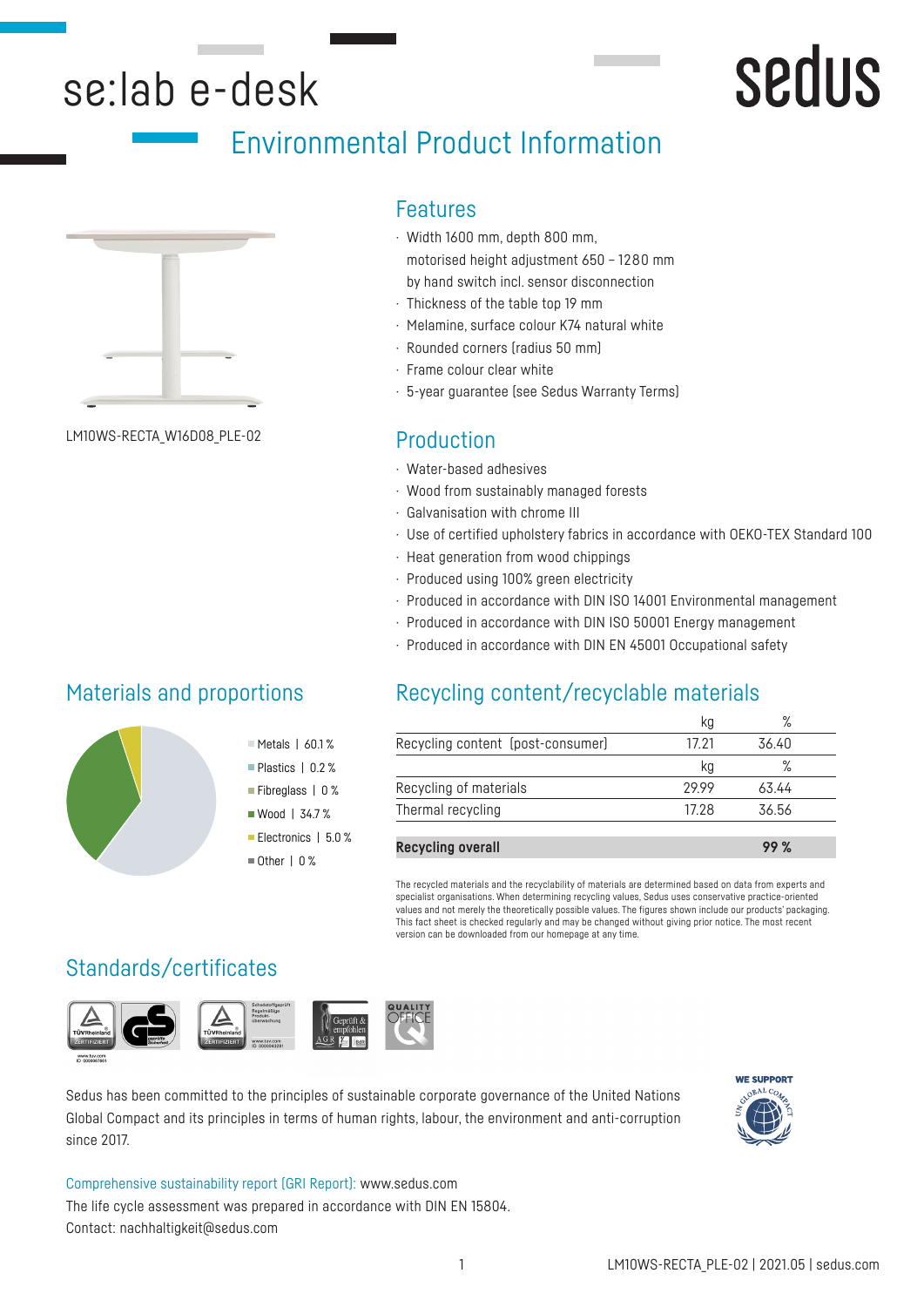# se:lab e-desk Environmental Product Information

# sedus



## **Statement**

We develop products which bring together first-class quality, design, ergonomics, durability as well as ecological and economic standards in a balanced and unmistakable way – perfectly in line with our customers' needs. To this end, we set high standards for each life phase of the product.

We purchase around two thirds of the steel, aluminium and wood which we require to produce our products in Germany and almost all the rest from Europe, this helps us to avoid long delivery routes whilst, at the same time, boosting the local economy. We use materials which have been tested and assessed with respect to potentially adverse effects on human health and the environment.

# REACH Regulation

This product contains no substances as per the candidate list of the REACH Regulation, Annex XIV, above the limit value of 0.1 % mass percent.

# Electrical appliance law

WEEE Reg No. DE 15163456

Electrical components were registered by Sedus or our suppliers as per the Electrical appliance law.

### **Materials**

Composition of the materials used for the model: LM10WS-RECTA\_W16D08\_PLE-02 Reference quantity: 1 unit

## Metals

|                        | kg    | $\%$   |  |
|------------------------|-------|--------|--|
| Steel                  | 28.10 | 60.12  |  |
|                        | 60.1% |        |  |
|                        |       |        |  |
| <b>Plastics</b>        |       |        |  |
|                        | kg    | $\%$   |  |
| Various plastics       | 0.10  | 0.16   |  |
| 0.2%                   |       |        |  |
|                        |       |        |  |
| Wood                   |       |        |  |
|                        | kg    | $\%$   |  |
| Coated chipboard       | 16.21 | 34.67  |  |
| 34.7%                  |       |        |  |
|                        |       |        |  |
| <b>Electronics</b>     |       |        |  |
|                        | kg    | %      |  |
| Motor                  | 1.63  | 3.49   |  |
| PCB                    | 0.43  | 0.91   |  |
| Power cord             | 0.30  | 0.64   |  |
| 5.0%                   |       |        |  |
|                        |       |        |  |
| <b>Other materials</b> |       |        |  |
|                        |       | $\sim$ |  |

| Fibreglass        | 0.00 | 00  |
|-------------------|------|-----|
| Various materials | 0.00 | .00 |

#### 0.0 %

**Total weight (without packaging) 46.75 kg**

Disclaimer: The material list given may not include all the materials used in this product (e.g. adhesives, coatings, residues etc.).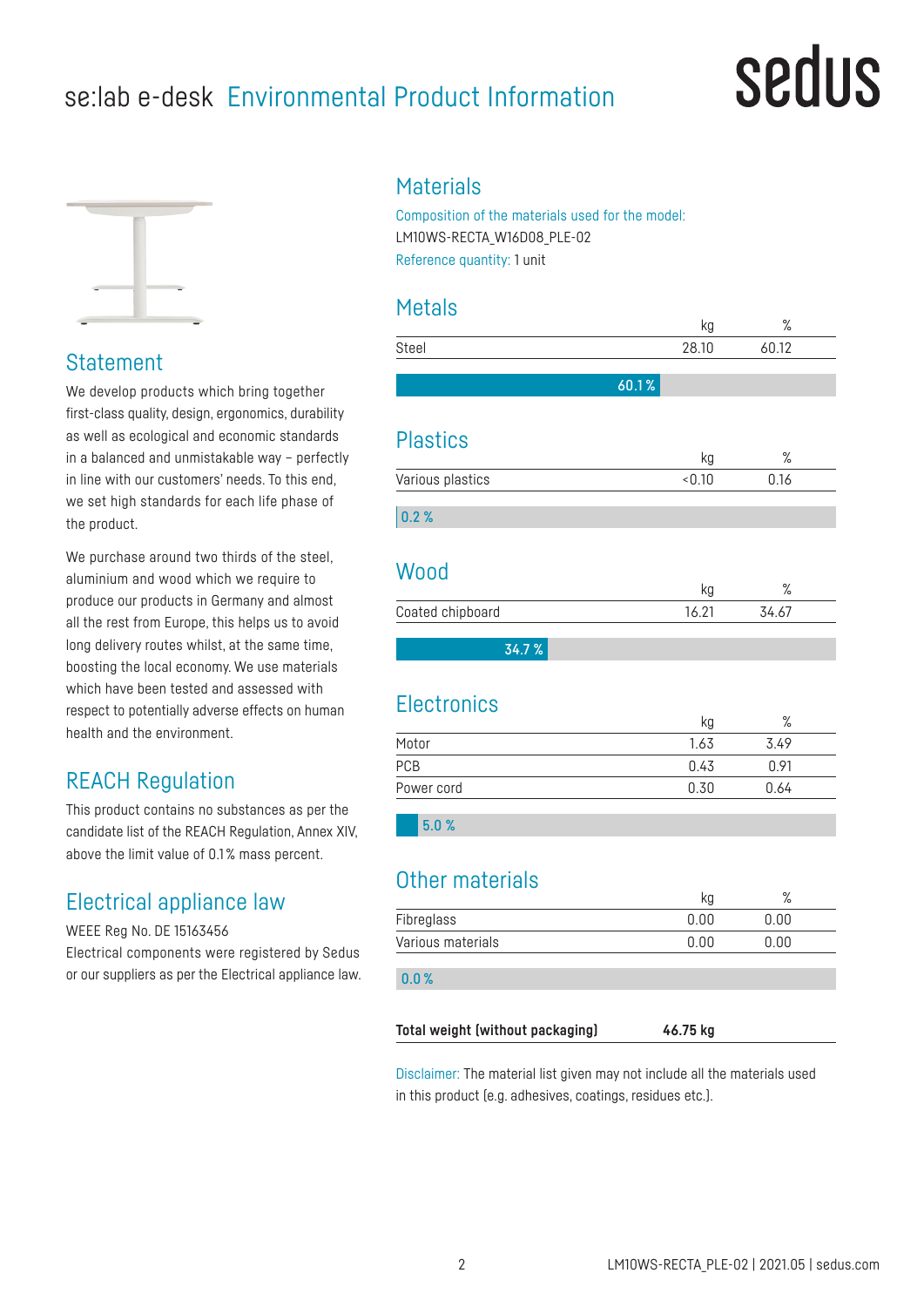# se:lab e-desk Environmental Product Information

# sedus

# Material cycle



# Global warming potential within the product life cycle



## Procurement and transport

It is always in Sedus' interest to purchase resources and production means from nearby partners whenever this is economically viable. Communication is easier, there are no customs duties or currency risks and shorter shipping routes are less harmful for the environment. That's why, our most important supplier country is Germany followed by other European states. The percentage of deliveries from non-European countries was less than 3% in 2018. The proximity of the suppliers results in short shipping routes.

# Production

Sedus is characterised by its impressive vertical range of manufacture. Key, environmentally relevant processes thus take place in our production facilities which are subject to regular certification.

## Waste management and recycling

Sedus works exclusively with certified specialist disposal firms which it audits at regular intervals. It has worked closely with a complete disposer since 2013. We recycle paper, cardboard, plastic, glass, wood and metal at all sites. To avoid waste, the rejection rate during the production process is monitored and continually improved.

## Creator of the life cycle assessment

thinkstep AG, Hauptstraße 111-113, 70771 Leinfelden-Echterdingen, Germany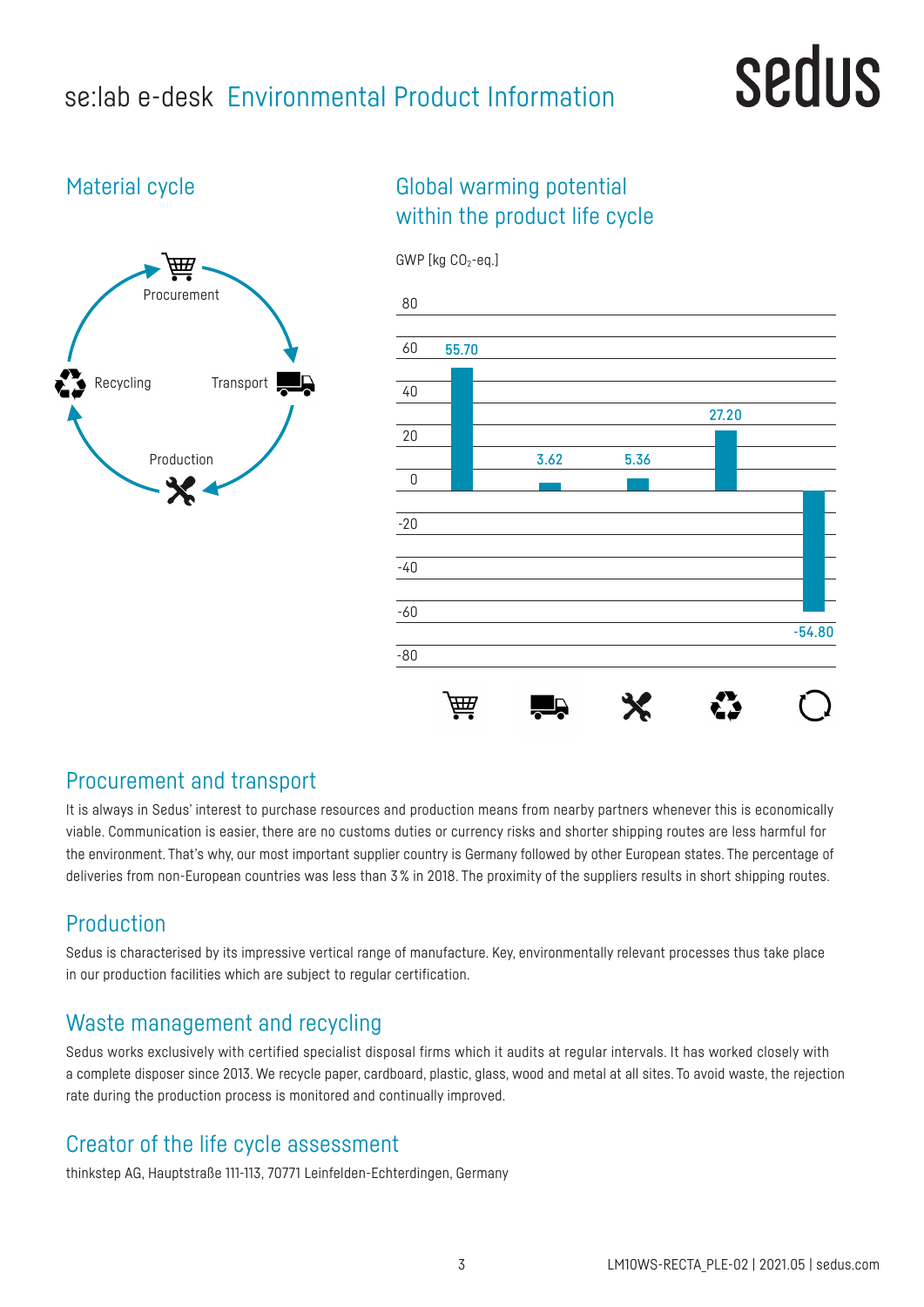# se:lab e-desk Environmental Product Information

# sedus

| Life cycle                                                                                                                    |                       | 麻管メ          |                | Ŵ              |               |
|-------------------------------------------------------------------------------------------------------------------------------|-----------------------|--------------|----------------|----------------|---------------|
| <b>ENVIRONMENTAL IMPACTS</b>                                                                                                  | <b>Unit</b>           | $A1 - A3$    | C <sub>3</sub> | C <sub>4</sub> | D             |
| <b>GWP</b> Global warming potential                                                                                           | [kg $CO2$ -eq.]       | $6.47E + 01$ | $2.72E + 01$   | $0.00E + 00$   | $-5.48E + 01$ |
| <b>ODP</b> Ozone depletion potential                                                                                          | [ $kg$ CFC-11-eq.]    | 1.32E-09     | 6.48E-12       | $0.00E + 00$   | 1.55E-11      |
| <b>AP</b> Acidification potential                                                                                             | [kg $SO2$ -eq.]       | 3.19E-01     | 3.81E-03       | $0.00E + 00$   | $-1.24E-01$   |
| <b>EP</b> Eutrophication potential                                                                                            | [kg $PO_4^{3-}$ -eq.] | 3.59E-02     | 6.30E-04       | $0.00E + 00$   | $-1.10E-02$   |
| <b>POCP</b> Photochemical ozone creation potential                                                                            | [kg ethene-eq.]       | 3.83E-02     | 2.67E-04       | $0.00E + 00$   | $-1.53E-02$   |
| <b>ADPE</b> Abiotic depletion potential for non fossil resources                                                              | [kg Sb-eq.]           | 2.99E-03     | 4.91E-07       | $0.00E + 00$   | 3.22E-06      |
| <b>ADPF</b> Abiotic depletion potential for fossil resources                                                                  | [MJ]                  | $9.57E + 02$ | $6.09E + 00$   | $0.00E + 00$   | $-4.94E+02$   |
| <b>RESOURCE USE</b>                                                                                                           | <b>Unit</b>           | $A1 - A3$    | C <sub>3</sub> | C <sub>4</sub> | D             |
| <b>PERE</b> Use of renewable primary energy                                                                                   |                       |              |                |                |               |
| excluding renewable primary energy resources<br>used as raw materials                                                         | [MJ]                  | $3.75E + 02$ | $2.93E + 02$   | $0.00E + 00$   | $4.83E + 00$  |
| <b>PERM</b> Use of renewable primary energy<br>resources used as raw materials                                                | [MJ]                  | $2.92E + 02$ | $-2.92E + 02$  | $0.00E + 00$   | $0.00E + 00$  |
| PERT Total use of renewable primary energy resources                                                                          | [MJ]                  | $6.66E + 02$ | $1.09E + 00$   | $0.00E + 00$   | $4.83E + 00$  |
| <b>PENRE</b> Use of non renewable primary energy<br>excluding non renewable primary energy resources<br>used as raw materials | [MJ]                  | $1.00E + 03$ | $9.13E + 00$   | $0.00E + 00$   | $-5.02E+02$   |
| <b>PENRM</b> Use of non renewable primary energy<br>resources used as raw materials                                           | [MJ]                  | $1.94E + 00$ | $-1.94E + 00$  | $0.00E + 00$   | $0.00E + 00$  |

| <b>PENRT</b> Total use of non renewable          |                  |              |              |              |               |
|--------------------------------------------------|------------------|--------------|--------------|--------------|---------------|
| primary energy resources                         | [MJ]             | $1.00E + 03$ | $7.19E + 00$ | $0.00E + 00$ | $-5.02E+02$   |
| <b>SM</b> Use of secondary material              | [kg]             | $5.71E+00$   | $0.00E + 00$ | $0.00E + 00$ | $0.00E + 00$  |
| <b>RSF</b> Use of renewable secondary fuels      | [MJ]             | 3.70E-08     | 2.89F-22     | $0.00E + 00$ | $-1.71E - 20$ |
| <b>NRSF</b> Use of non renewable secondary fuels | [MJ]             | 4.68E-07     | 3.39E-21     | $0.00E + 00$ | $-2.01E-19$   |
| <b>FW</b> Use of net fresh water                 | $\mathsf{[m^3]}$ | $2.84E - 01$ | 7.04F-02     | $0.00E + 00$ | $-1.75F - 02$ |

| <b>OUTPUT FLOWS AND WASTE CATEGORIES</b> | <b>Unit</b> | $A1 - A3$    | C <sub>3</sub> | C4           | D             |
|------------------------------------------|-------------|--------------|----------------|--------------|---------------|
| <b>HWD</b> Hazardous waste disposed      | [kg]        | $6.97E - 06$ | 1.13E-08       | $0.00E + 00$ | $-3.05E-07$   |
| <b>NHWD</b> Non hazardous waste disposed | [kg]        | $2.67E + 00$ | $5.24E - 01$   | $0.00E + 00$ | $-7.93E - 01$ |
| <b>RWD</b> Radioactive waste disposed    | [kg]        | 1.77E-02     | 4.38E-04       | $0.00E + 00$ | $-3.14E - 03$ |
| <b>CRU</b> Components for re-use         | [kg]        | $0.00E + 00$ | $0.00E + 00$   | $0.00E + 00$ | $0.00E + 00$  |
| <b>MFR</b> Materials for recycling       | [kg]        | $0.00E + 00$ | $2.40E + 01$   | $0.00E + 00$ | $0.00E + 00$  |
| <b>MER</b> Materials for energy recovery | [kg]        | $0.00E + 00$ | 1.66E+01       | $0.00E + 00$ | $0.00E + 00$  |
| <b>EEE</b> Exported electrical energy    | [MJ]        | $0.00E + 00$ | $3.35E + 01$   | $0.00E + 00$ | $0.00E + 00$  |
| <b>EET</b> Exported thermal energy       | [MJ]        | $0.00E + 00$ | $7.75E + 01$   | $0.00E + 00$ | $0.00E + 00$  |